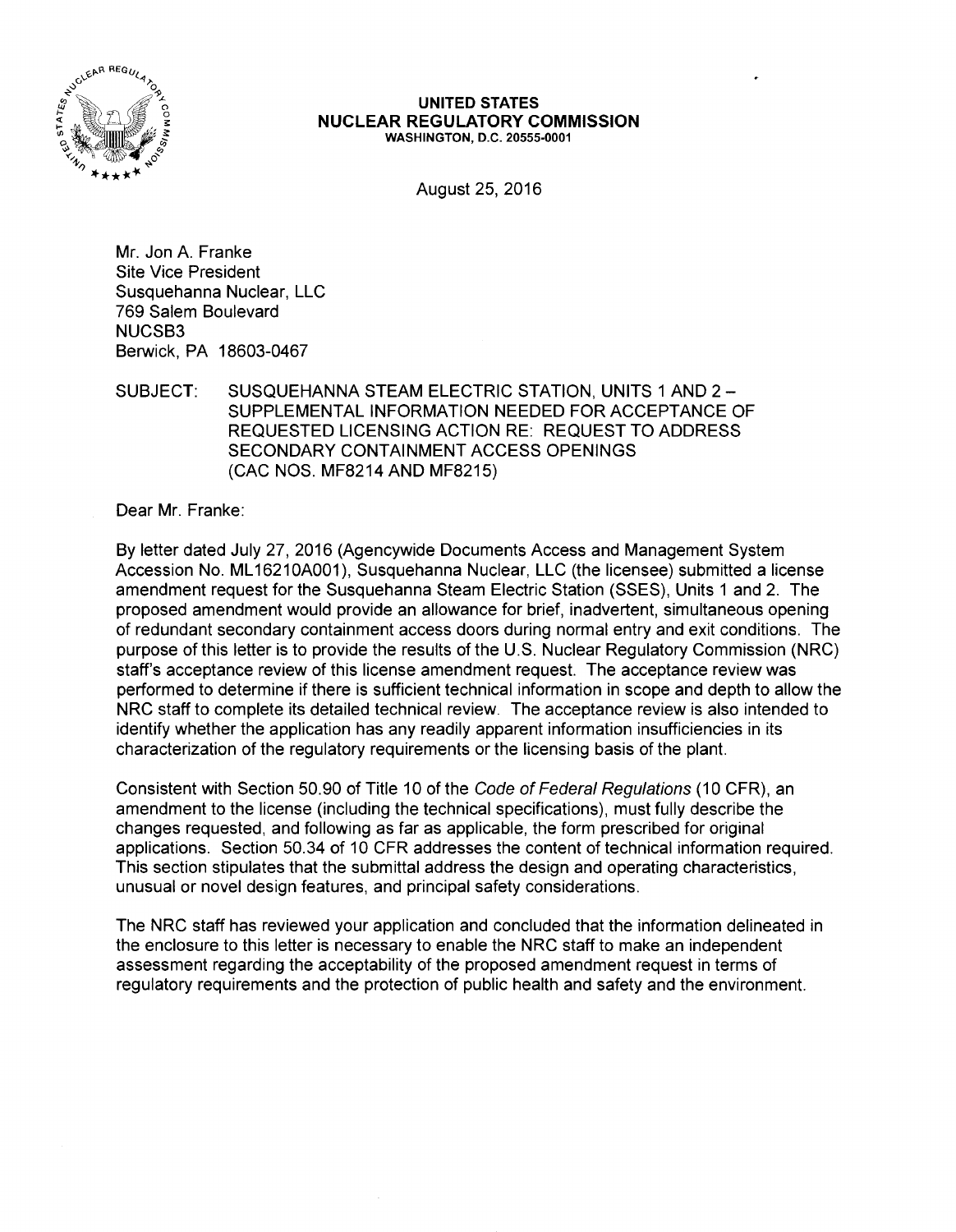J. Franke - 2 -

In order to make the application complete, the NRC staff requests that the licensee supplement the application to address the information requested in the enclosure within 13 business days from the date of this letter. This will enable the NRC staff to complete its detailed technical review. If the information responsive to the NRC staff's request is not received by the above date, the application will not be accepted for review pursuant to 10 CFR 2.101, and the NRC staff will cease its review activities associated with the application. If the application is subsequently accepted for review, you will be advised of any further information needed to support the NRC staff's detailed technical review by separate correspondence.

The information requested and associated timeframe in this letter were discussed with Ms. Brittany Sprung and Mr. Jason Jennings of your staff on August 24, 2016.

If you have any questions, please contact me at 301-415-1387 or by e-mail at Tanya.Hood@nrc.gov.

 $\hat{\mathfrak{g}}$ cerely, au~ *[1i-/J* 

Tanya E. Hood, Project Manager Plant Licensing Branch 1-2 Division of Operating Reactor Licensing Office of Nuclear Reactor Regulation

Docket Nos. 50-387 and 50-388

Enclosure: Supplemental Information Needed

cc w/enclosure: Distribution via Listserv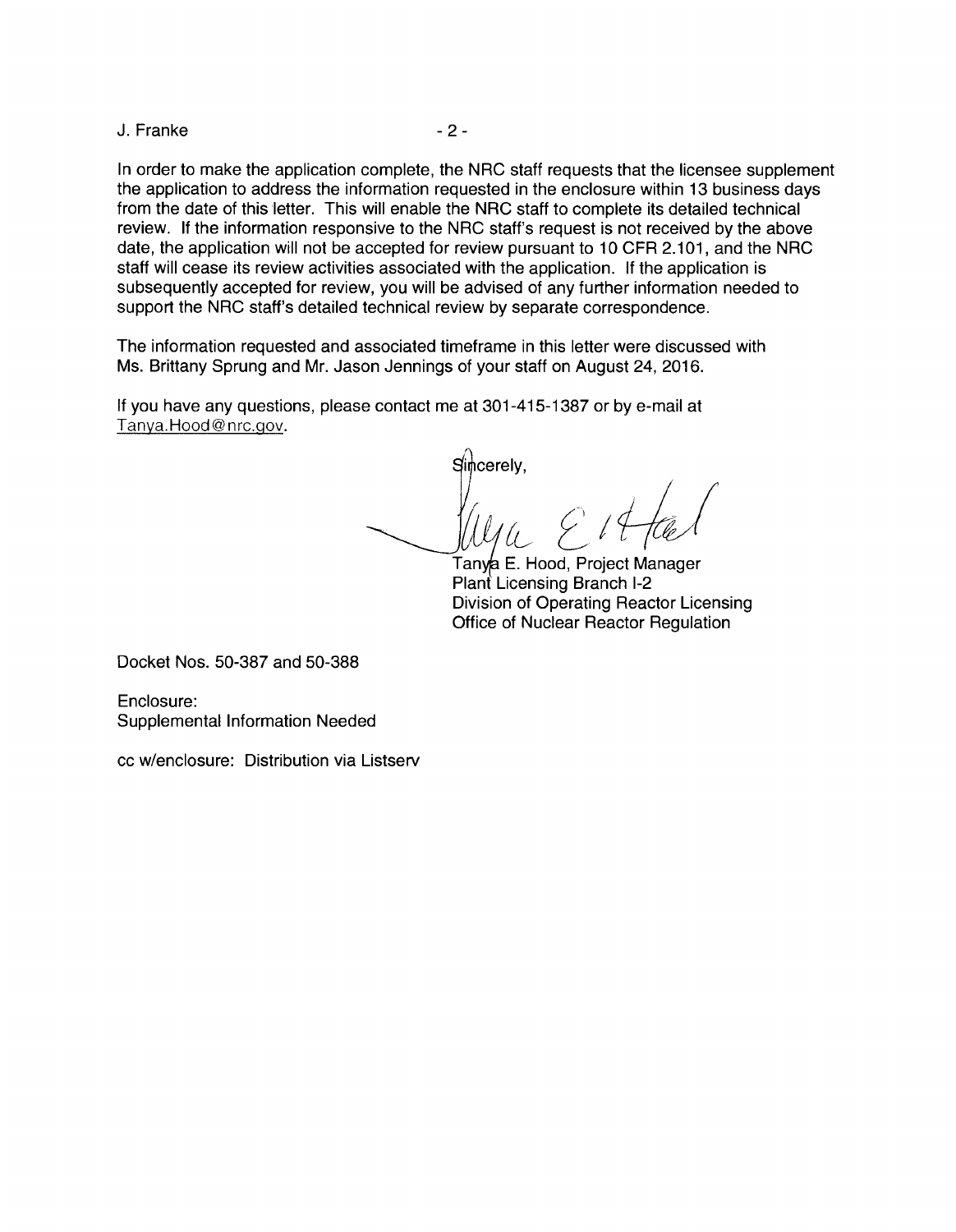## SUPPLEMENTAL INFORMATION NEEDED

## LICENSE AMENDMENT REQUEST FOR

## SECONDARY CONTAINMENT ACCESS OPENINGS

## SUSQUEHANNA NUCLEAR. LLC

## ALLEGHENY ELECTRIC COOPERATIVE, INC.

# SUSQUEHANNA STEAM ELECTRIC STATION. UNITS 1 AND 2

## DOCKET NO. 50-387 AND 50-388

By letter dated July 27, 2016<sup>1</sup> Susquehanna Nuclear, LLC (the licensee) submitted a license amendment request for the Susquehanna Steam Electric Station (SSES), Units 1 and 2. The proposed amendment would provide an allowance for brief, inadvertent, simultaneous opening of redundant secondary containment access doors during normal entry and exit conditions. The purpose of this letter is to provide the results of the U.S. Nuclear Regulatory Commission (NRC) staff's acceptance review of this amendment. The acceptance review was performed to determine if there is sufficient technical information in scope and depth to allow the NRC staff to complete its detailed technical review. The acceptance review is also intended to identify whether the application has any readily apparent information insufficiencies in its characterization of the regulatory requirements or the licensing basis of the plant.

Section 50.67 of Title 10 of the Code of Federal Regulations (10 CFR) allows a holder of an operating license issued prior to January 10, 1997, or a holder of a renewed license under 10 CFR Part 54, whose initial operating license was issued prior to January 10, 1997, to voluntarily revise the accident source term used in design-basis radiological consequence analyses. The applicant's evaluation of the consequences of the applicable design-basis accidents previously analyzed in its safety analysis report must demonstrate reasonable assurance that the regulatory limits provided in Section 50.67 of 10 CFR are met. Appendix A to 10 CFR, General Design Criteria 19, "Control room," which requires, in part, that adequate radiation protection be provided to permit access and occupancy of the control room under accident conditions, without personnel receiving radiation exposures in excess of 5 roentgen equivalent man (rem) whole body, or its equivalent to any part of the body, for the duration of the accident.

The licensee's radiological consequence evaluation of the fuel handling accident (analysis of record) does not provide sufficient information of the change requested to allow the NRC staff to complete its detailed technical review.

<sup>1</sup> Agencywide Documents Access and Management System Accession No. ML 1621 OA001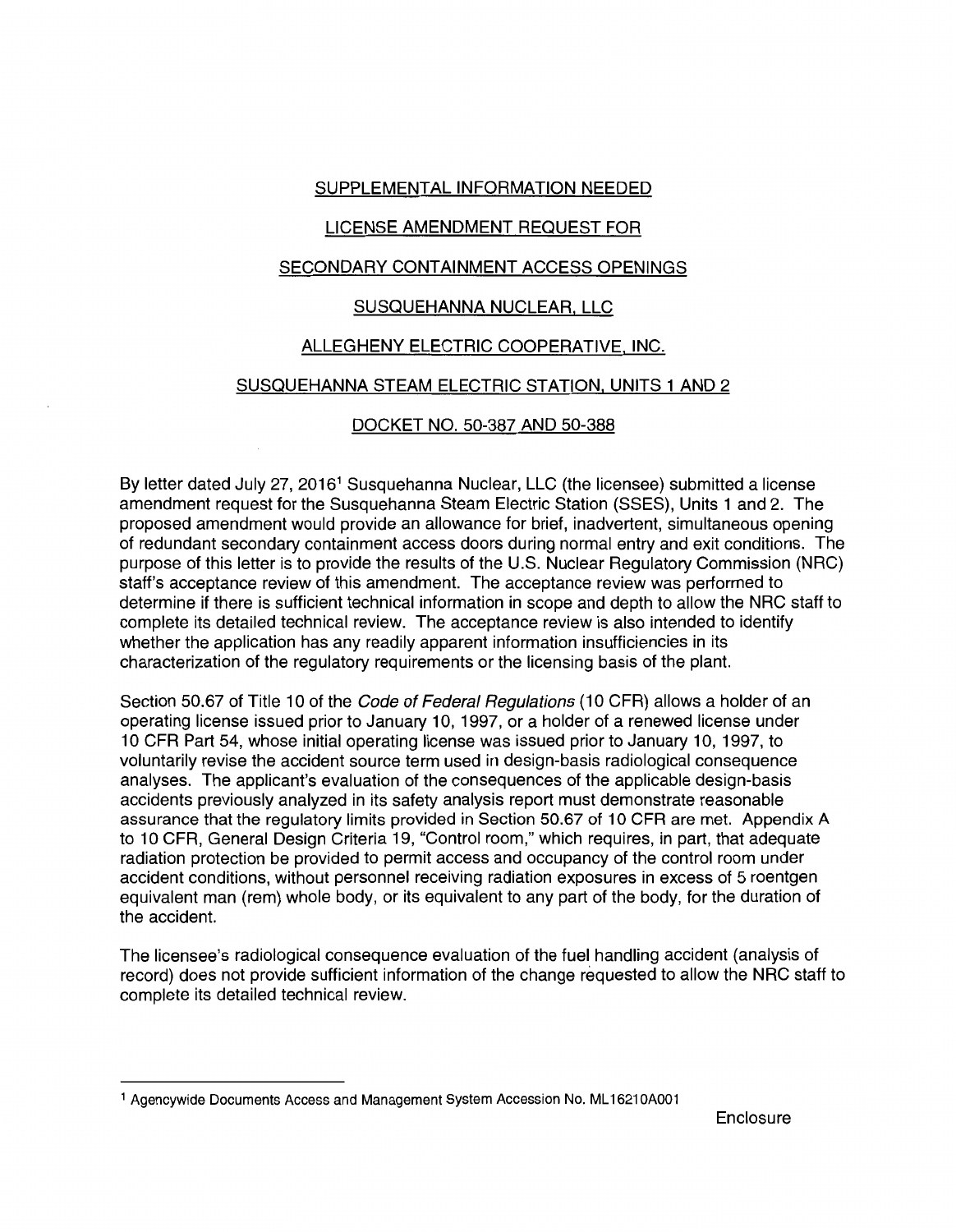In order for the NRC staff to complete its detailed technical review, one of the following is needed:

- 1. Account for a ground level release in your fuel handling accident analysis, and any other impacted analysis, and provide atmospheric dispersion factors (x/Q's) for the analysis, or
- 2. Provide a bounding analysis that addresses the ground level release including x/Q's even for the short time proposed in the amendment request, or
- 3. Provide an analysis that shows that the standby gas treatment system has enough capacity to maintain the secondary containment at a negative pressure with both doors open and that no radioactivity will release through the open doors at ground level (to be bounded by the current analysis of record).

During the clarification call, the NRC staff indicated that the response would need to address:

- 1. The analysis compared to RG 1.183.
- 2. The release point(s).
- 3. The safety evaluation where the NRC approved the x/Q's for the release point(s) (provide ADAMS accession number if known).
- 4. Why the previously approved x/Q's are valid for this application.